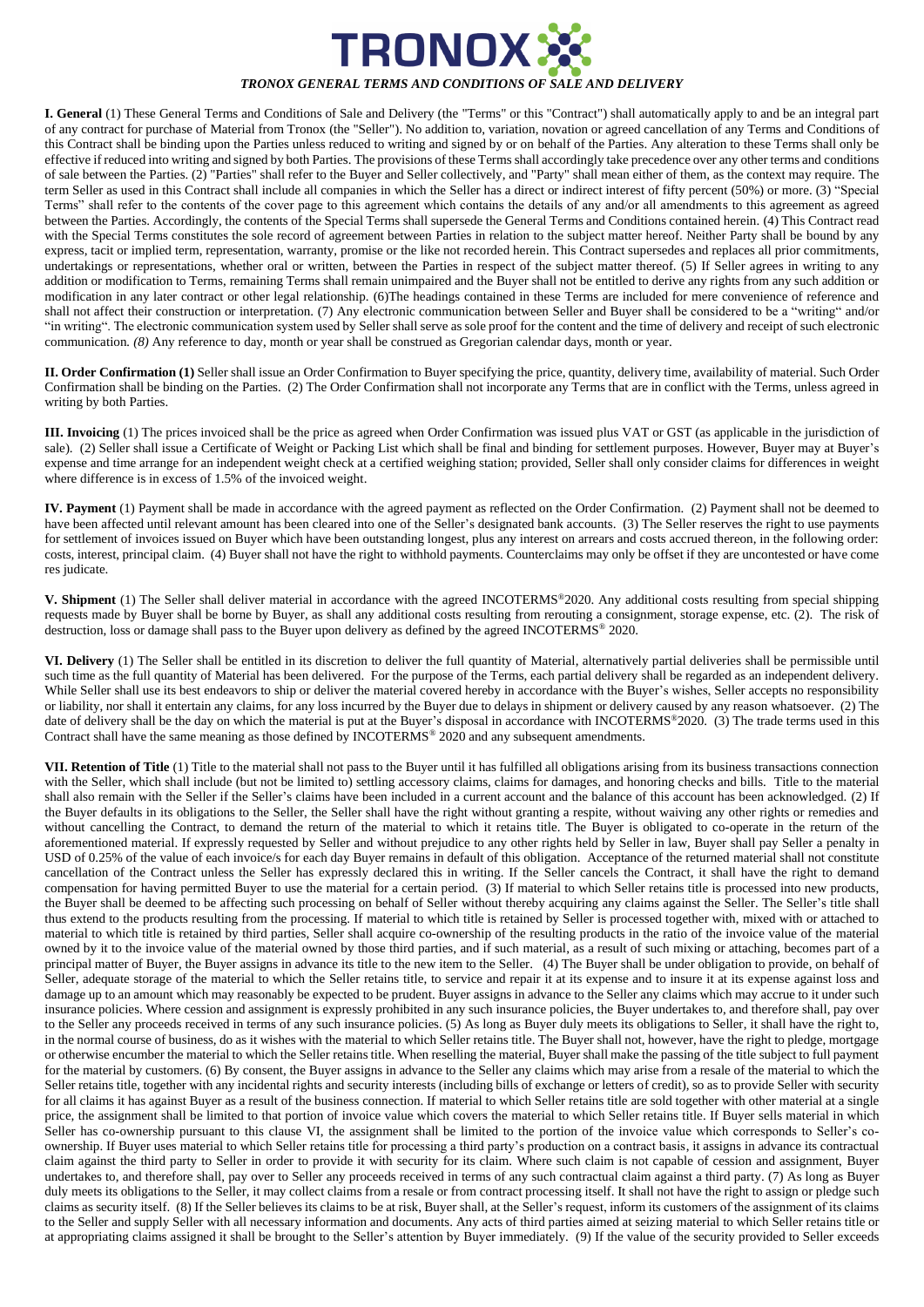by more than 20 percent the value of the claims to be safeguarded, Seller shall, at Buyer's request bring the excess coverage down to 20 percent by releasing security of its own choice.

**VIII. Notification of Defects** (1) Notification of non-compliance to guaranteed specifications or other defects shall only be recognized if filed in writing within thirty (30) days of receipt of the material, together with supporting evidence, samples and packing slips, stating the invoice number and date, and the markings on the packaging. (2) Material which is the subject of a complaint shall only be returned to Seller once Parties have agreed the non-compliance is a noncompliance of the Contract and sufficiently serious to warrant the return of the material. (3) The Buyer's wrongful non-acceptance or rejection of material or cancellation or repudiation of the Contract and/or the Buyer's order shall entitle the Seller to recover from the Buyer, in addition to any other damages caused by such action: (i) in the case of material which reasonably cannot be resold by the Seller to a third party, the price of such material; or (ii) in the case of material which can be resold by the Seller or where an action for the price is not otherwise permitted by law, damages equal to five percent (5%) of the price for the material as liquidated damages.

**IX. Damages** Except as provided in Clause VIII, Seller's liability for damages of any kind, including damages for material furnished in accordance with the Contract not being as warranted, shall not be greater in amount than the purchase price Buyer paid plus substantiated transportation costs, for the material from the point of delivery to Buyer's place of business in respect of which such damages are claimed. Failure of Buyer within thirty (30) days after receipt of material delivered hereunder to give notice in writing to Seller the material is not as warranted shall be an unqualified acceptance of such material and a waiver by the Buyer of any and all claims with respect thereto.

**X. Warranty** The Seller warrants it has good and marketable title to the material covered hereby, such material shall conform to the Seller's guaranteed specifications, and such material, in the form, condition and state as sold by the Seller does not infringe any South African, United States, German, Dutch, or Australian patent as detailed in Clause XI. No other warranty of any kind, express or implied, is made by the Seller concerning the material covered hereby. **NO IMPLIED WARRANTY OF MERCHANTABILITY OR FITNESS FOR PURPOSE SHALL APPLY** The foregoing warranty is exclusive and in lieu of all other warranties, representations, conditions or other terms, express, implied, statutory, contractually or otherwise, including, without limitation, any warranty of merchantability, suitability or fitness for any purpose, or absence of infringement of any claim in any intellectual property right covering the material**.**

**XI. Patents & Technical Advice** (1) Except where produced in accordance with a design, process or formula of the Buyer, the Seller warrants the material supplied by it hereunder, in the form, condition and state as sold by the Seller, does not infringe any South African, United States, German, Dutch or Australian patent; provided, the Seller shall have no responsibility with respect to any claim of infringement that results from the use, consumption, combination or other processing of such material. (2) Technical advice provided by the Seller verbally, in writing or by way of trials or samples is given in good faith but without warranty of any kind, and shall not be considered as in any way altering the respective rights and obligations of the Seller and the Buyer as set forth herein nor as an endorsement of Buyer's intended uses of material (where known to the Seller) or as representing that the Buyer may use the materials in a particular manner without infringing the proprietary rights of third parties. (3) Should the Buyer be placed on notice of a claim of infringement within the scope of Seller's warranty in this **Clause XI**, Buyer shall promptly notify the Seller and tender defense of the same to Seller, including providing all information considered necessary by Seller for evaluating the claim and developing a response. Buyer shall not admit liability nor in any manner prejudice any defense it (or the Seller) might have in respect of any claim or part thereof. The Seller at its sole discretion shall either (i) defend at its expense and through counsel of its choosing, and if the claim is sustained pay all costs and damages awarded by final, non-appealable judgment in compensation for such Infringement; (ii) refund purchase price of materials to the Buyer, whereupon the Buyer shall assume responsibility for the defense of the claim and Seller's obligations to Buyer shall be considered as fully met; (iii) provide an acceptable, non-infringing alternative to materials at no cost to Buyer for the Buyer's use and indemnify the Buyer against past infringement liability up to the purchase price of materials or (iv) procure a release and license from the patent holder on the Buyer's behalf. (4) A material failure on the Buyer's part to provide requested information or assistance to the Seller in defending a claim of infringement shall nullify any obligation or liability of the Seller to the Buyer under this Paragraph and shall require the reimbursement by the Buyer of any sums paid and expenses Incurred in the investigation and defense of the claim in question. (5) Where a claim of infringement is made against the Buyer such that the Seller's warranty under this **Clause XI** does not apply and the Seller is joined as a party or incurs costs in its own defense or on the Buyer's request and behalf, or where a claim of infringement is made against the Seller by reason of the Seller's making and selling materials to Buyer in accordance with a design, process or formula of the Buyer, then the Buyer shall defend, indemnify and hold harmless the Seller, its affiliates and the respective agents, officers, employees, directors and representatives of each in respect of such claim. (6) When using Seller's products for manufacturing purposes or when processing them into new products, the Buyer shall not have the right, without the Seller's prior consent, to use the Seller's product designations, (especially its trademarks) on the resulting products or on the packaging thereof or in any relevant printed matter or advertising literature, particularly by mentioning the Seller's products as components of its own product. The supply of material under a trademark shall not be deemed agreement to the use of this trademark for the products manufactured therefrom.

**XII. Applicable Law, Interpretation of Trade Terms (1)** The Parties' rights and obligations arising out of or in connection with the Contract and these Terms shall be governed by and construed in accordance with South African law OR Western Australian law, the applicable law being the law of the place of registration of the Seller of the Material. No uniform laws governing the international sale of movable property or the conclusion of international sales contracts for movable property, both dated July 17, 1973, nor the UN agreement on the sale of material dated in April 11, 1980, shall apply. (2) Customary trade terms shall be interpreted in accordance with the latest version of the Incoterms as published by the International Chamber of Commerce and set out by the Seller in the Order Confirmation. (3) Seller shall pay the customs and import duties in accordance with agreed INCOTERMS®2020. Any other charges, taxes and costs connected with the Contract in the country of destination shall also be borne by Buyer.

**XIII. Places of Performance and Jurisdiction** (1) "Place of Performance" for delivery shall be governed by the agreed INCOTERMS®2020. (2) "Place of Performance" for payment shall be Seller's nominated bank account which shall be stated on the relevant invoice. (3) Place of jurisdiction and venue for suit for both Parties shall be Pretoria, South Africa or Perth, Western Australia, as applicable, such applicability determined by the relevant law stated in Clause XII. Seller shall furthermore have the right to sue the Buyer at the Buyer's place of business or domicile.

**XIV. Assignment** This Contract is not assignable or transferable by the Buyer in whole or in part (whether by way of cession, delegation, encumbrance or otherwise), except with prior written consent of the Seller and any purported assignment (transfer, delegation, cession and/or encumbrance) without such consent shall be void.

**XV. Force Majeure. Impediments to Performance** Force majeure of any kind, unforeseeable production, traffic or shipping disturbances, acts of God, laws, statutes, fire, floods, drought, unforeseeable shortages of labor, utilities including electricity supply or raw materials supplies, strikes, lockouts, acts of government or other administrative measures, orders or decrees from any court, war, terrorism, riot, sabotage, accident, epidemic, and any other hindrances beyond the control of the Party obliged to perform which diminish, delay or prevent production, shipment acceptance or use of the material, or make it an unreasonable proposition, shall relieve the Party from its obligation to supply or take delivery, as the case may be, as long as and to the extent the hindrance prevails: provided that, if, as a result of the hindrance, supply and/or acceptance is delayed by more than eight weeks, either Party shall have the right to cancel the Contract by written notice to the other Party. Should the Seller's supply be limited for any such reason, the Seller shall have the right to fairly distribute any available supply among its customers in such manner as the Seller may determine.